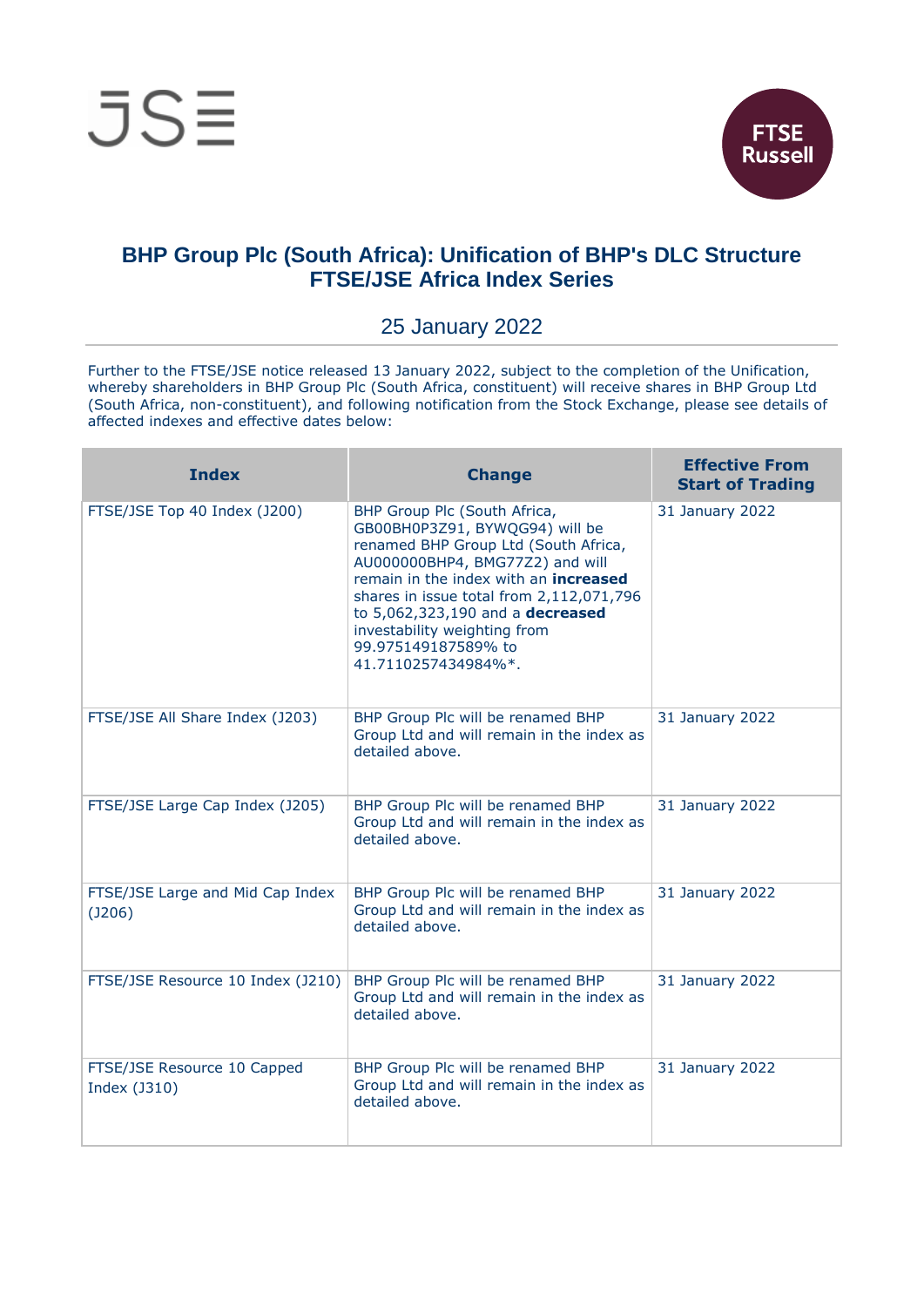| <b>Index</b>                                          | <b>Change</b>                                                                                     | <b>Effective From</b><br><b>Start of Trading</b> |
|-------------------------------------------------------|---------------------------------------------------------------------------------------------------|--------------------------------------------------|
| FTSE/JSE Equally Weighted Top 40<br>Index (J2EQ)      | BHP Group Plc will be renamed BHP<br>Group Ltd and will remain in the index as<br>detailed above. | 31 January 2022                                  |
| FTSE/JSE Equally Weighted<br>Resource 10 Index (J3EQ) | BHP Group Plc will be renamed BHP<br>Group Ltd and will remain in the index as<br>detailed above. | 31 January 2022                                  |
| FTSE/JSE Dividend+ Index (J259)                       | BHP Group Plc will be renamed BHP<br>Group Ltd and will remain in the index as<br>detailed above. | 31 January 2022                                  |
| FTSE/JSE RAFI All Share Index<br>(J263)               | BHP Group Plc will be renamed BHP<br>Group Ltd and will remain in the index as<br>detailed above. | 31 January 2022                                  |
| FTSE/JSE RAFI All Share Capped<br>Index (J283)        | BHP Group Plc will be renamed BHP<br>Group Ltd and will remain in the index as<br>detailed above. | 31 January 2022                                  |
| FTSE/JSE Capped Top 40 Index<br>$($ J300 $)$          | BHP Group Plc will be renamed BHP<br>Group Ltd and will remain in the index as<br>detailed above. | 31 January 2022                                  |
| FTSE/JSE Capped All Share Index<br>$($ J303 $)$       | BHP Group Plc will be renamed BHP<br>Group Ltd and will remain in the index as<br>detailed above. | 31 January 2022                                  |
| FTSE/JSE Style Index (J330 and<br>J331)               | BHP Group Plc will be renamed BHP<br>Group Ltd and will remain in the index as<br>detailed above. | 31 January 2022                                  |
| FTSE/JSE Shariah Top 40 Index<br>$($ $140)$           | BHP Group Plc will be renamed BHP<br>Group Ltd and will remain in the index as<br>detailed above. | 31 January 2022                                  |
| FTSE/JSE Capped Shariah Top 40<br>Index (J141)        | BHP Group Plc will be renamed BHP<br>Group Ltd and will remain in the index as<br>detailed above. | 31 January 2022                                  |
| FTSE/JSE All Share Shariah Index<br>$($ J143 $)$      | BHP Group Plc will be renamed BHP<br>Group Ltd and will remain in the index as<br>detailed above. | 31 January 2022                                  |
| FTSE/JSE RAFI 40 Index (J260)                         | BHP Group Plc will be renamed BHP<br>Group Ltd and will remain in the index as<br>detailed above. | 31 January 2022                                  |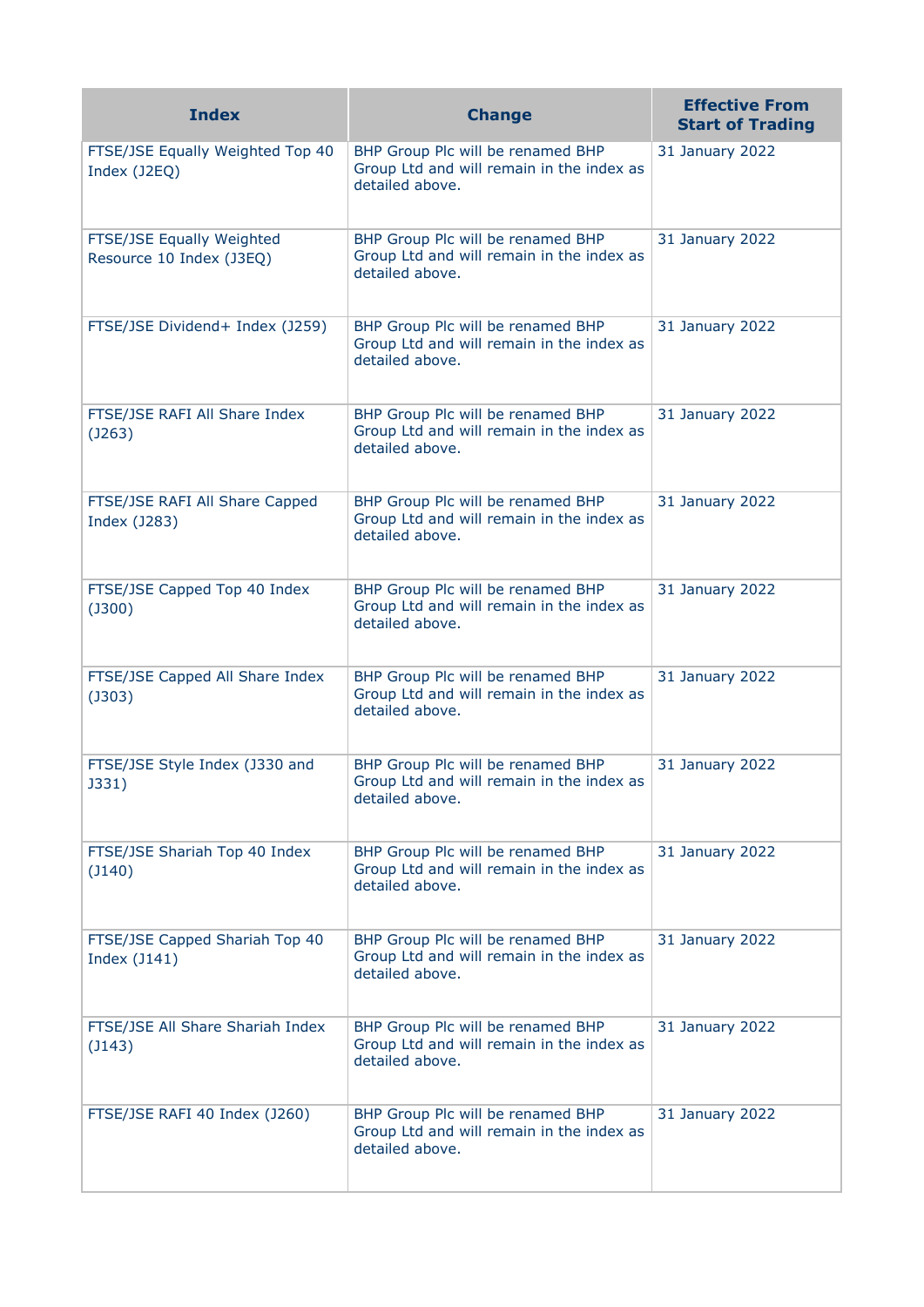| <b>Index</b>                                                       | <b>Change</b>                                                                                     | <b>Effective From</b><br><b>Start of Trading</b> |
|--------------------------------------------------------------------|---------------------------------------------------------------------------------------------------|--------------------------------------------------|
| FTSE/JSE Responsible Investment<br>Top 30 Index (J110)             | BHP Group Plc will be renamed BHP<br>Group Ltd and will remain in the index as<br>detailed above. | 31 January 2022                                  |
| FTSE/JSE Top 40 Minimum Variance<br>Index (J700)                   | BHP Group Plc will be renamed BHP<br>Group Ltd and will remain in the index as<br>detailed above. | 31 January 2022                                  |
| FTSE/JSE All-Share Minimum<br>Variance Index (J703)                | BHP Group Plc will be renamed BHP<br>Group Ltd and will remain in the index as<br>detailed above. | 31 January 2022                                  |
| FTSE/JSE All Share Comprehensive<br>Factor Index (J203CF)          | BHP Group Plc will be renamed BHP<br>Group Ltd and will remain in the index as<br>detailed above. | 31 January 2022                                  |
| FTSE/JSE All Share Yield Factor<br>Index (J203DF)                  | BHP Group Plc will be renamed BHP<br>Group Ltd and will remain in the index as<br>detailed above. | 31 January 2022                                  |
| FTSE/JSE All Share Low Volatility<br>Focused Factor Index (J203LF) | BHP Group Plc will be renamed BHP<br>Group Ltd and will remain in the index as<br>detailed above. | 31 January 2022                                  |
| FTSE/JSE All Share Momentum<br>Factor Index (J203MF)               | BHP Group Plc will be renamed BHP<br>Group Ltd and will remain in the index as<br>detailed above. | 31 January 2022                                  |
| FTSE/JSE All Share Quality Factor<br>Index (J203QF)                | BHP Group Plc will be renamed BHP<br>Group Ltd and will remain in the index as<br>detailed above. | 31 January 2022                                  |
| FTSE/JSE All Share Size Factor<br>Index (J203SF)                   | BHP Group Plc will be renamed BHP<br>Group Ltd and will remain in the index as<br>detailed above. | 31 January 2022                                  |
| FTSE/JSE All Share Value Factor<br>Index (J203VF)                  | BHP Group Plc will be renamed BHP<br>Group Ltd and will remain in the index as<br>detailed above. | 31 January 2022                                  |
| FTSE/JSE All Share Volatility Factor<br>Index (J203VOF)            | BHP Group Plc will be renamed BHP<br>Group Ltd and will remain in the index as<br>detailed above. | 31 January 2022                                  |